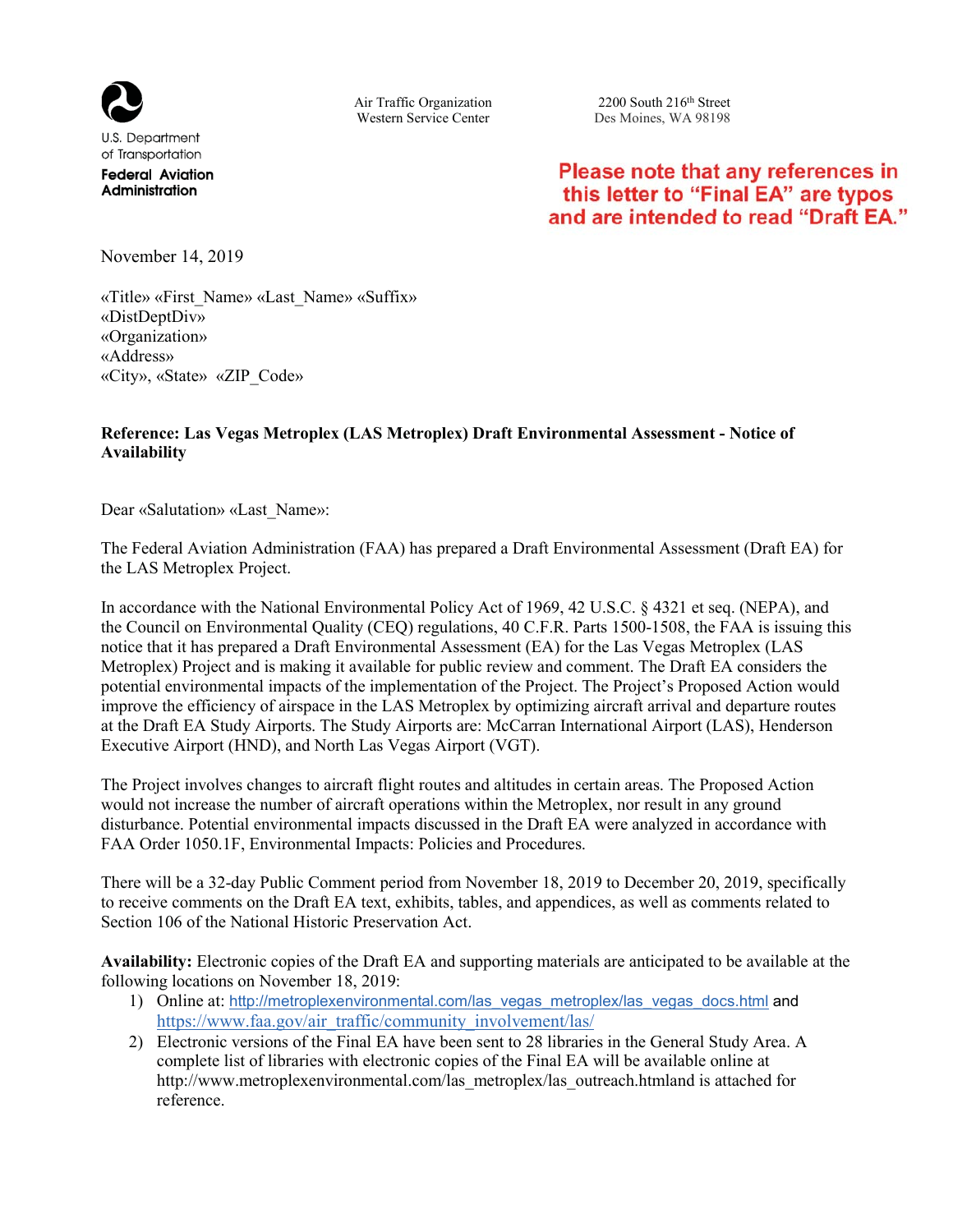**Public Workshops:** The FAA invites the public to attend informational workshops for the Draft EA at the times and locations listed below. Representatives from the FAA will be available to answer questions about the Las Vegas Metroplex Project.

| <b>Las Vegas Metroplex Project Environmental Assessment Workshops</b> |                                                      |
|-----------------------------------------------------------------------|------------------------------------------------------|
| December 9, 2019                                                      | Clark County Government Center - Pueblo Room         |
| 5:00 p.m. $-7:30$ p.m.                                                | 500 S. Grand Central Pkwy., Las Vegas, NV 89155      |
| December 10, 2019                                                     | North Las Vegas Airport Grand Canyon Conference Room |
| 5:00 p.m. $-7:30$ p.m.                                                | 2730 Airport Drive, North Las Vegas, NV 89032        |
| December 11, 2019                                                     | Desert Breeze Community Center – Meeting Room        |
| 5:00 p.m. $-7:30$ p.m.                                                | 8275 Spring Mountain Road, Las Vegas, NV 89147       |
| December 12, 2019                                                     | Windmill Library – Meeting Room                      |
| 4:45 p.m. $-7:15$ p.m.                                                | 7060 Windmill Lane, Las Vegas, NV 89113              |
| December 13, 2019                                                     | Henderson Executive Airport North/South Meeting Room |
| 5:00 p.m. $-7:30$ p.m.                                                | 3500 Executive Terminal Drive, Henderson, NV 89052   |

Attendees with special communication or accommodation needs may contact Augustin Moses of the FAA at (206) 231-2218 and at augustin.moses@faa.gov at least 2 days prior to the workshop. Every reasonable effort to accommodate special needs will be made.

#### **If you wish to provide comments, please provide them at one of Public Workshops or by mail or the FAA Community Engagement website comment form via the following:**

Las Vegas Metroplex Final EA Federal Aviation Administration Western Service Center - Operations Support Group 2200 S. 216th St. Des Moines, WA 98198-6547

Web comment form available at: https://www.faa.gov/air\_traffic/community\_involvement/las/

Sincerely,

Shawn Kozica Manager, Operations Support Group Western Service Center

Attachment: List of Libraries receiving electronic versions of the Final EA documents